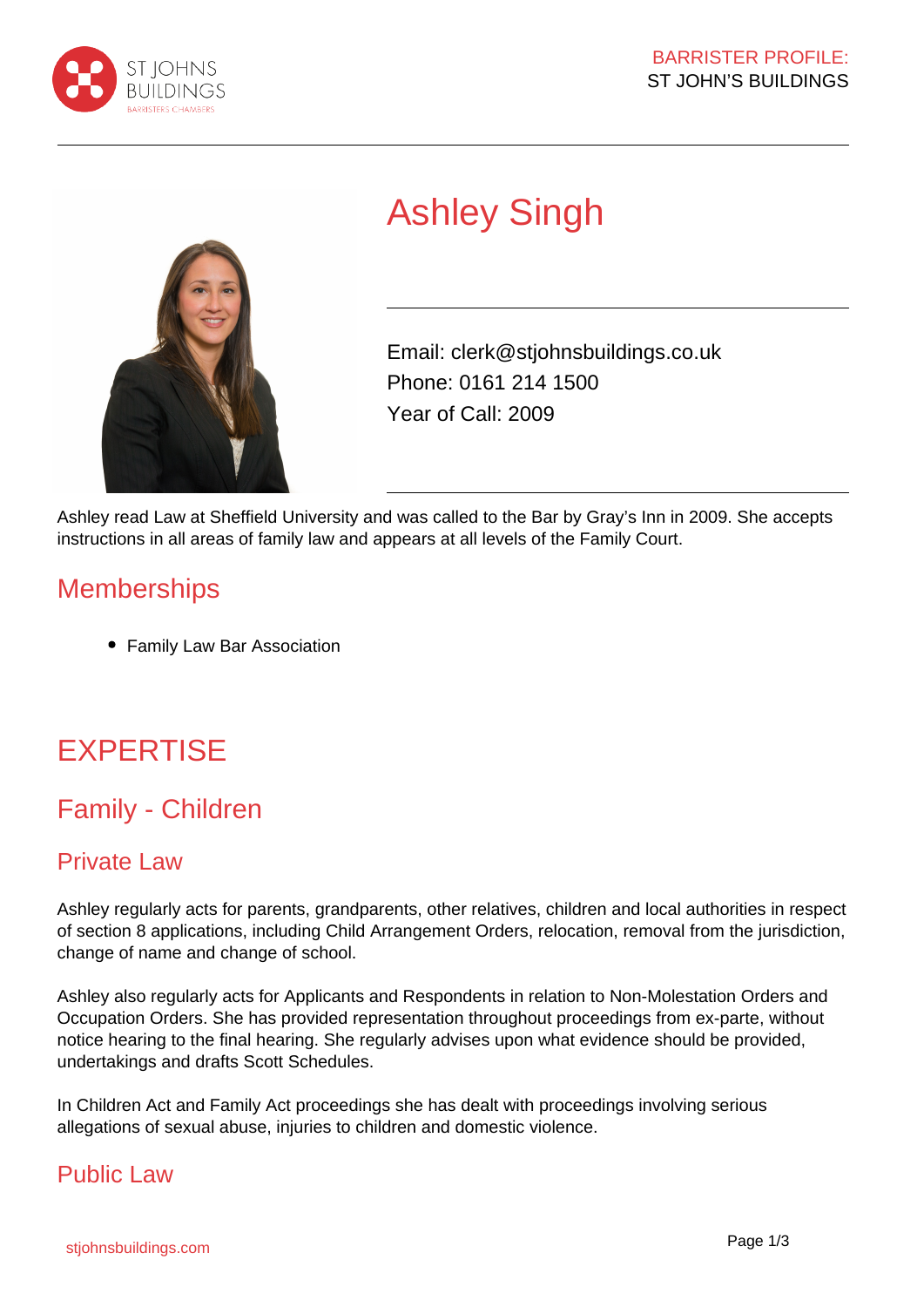Ashley regularly represents local authorities, parents, children and interveners in public law proceedings. She has dealt with cases involving long standing neglect, alcohol and drug issues, emotional harm, sexual abuse and non-accidental injuries.

Ashley also regularly advises local authorities in legal gateway and pre-proceedings meetings considering whether Threshold has been met and what steps should be taken throughout the preproceedings process and to prepare to issue a case. She also regularly provides urgent advice as to whether an Emergency Protection Order should be sought.

Ashley regularly drafts case summaries, threshold documents, skeleton arguments, position statements and PLO compliant orders.

## Cases

#### **In the matter of A**

Represented the mother in a finding of fact hearing involving a five-year-old girl who had made allegations of sexual abuse against her mother.

The judge did not make any findings against the mother but instead found that the child had been bullied into making the claims by her stepmother, who sought custody together with the child's father. The child was removed from their care.

#### **A Local Authority v L [2015]**

Represented a mother throughout the proceedings, whose child had suffered a serious burn injury due to lack of supervision. Ashley advised against contesting the removal of the child to avoid serious findings being made against the mother before further evidence could be placed before the court. Instead an agreement was reached for the child to be placed with kinship carers with daily, loosely supervised contact with the mother. The child was subsequently rehabilitated to the mother's care prior to the conclusion of the proceedings.

#### **A Local Authority v D [2015]**

In representing a mother Ashley provided realistic advice that the court would be unlikely to support the return of all three children to her care in the face of the concerns held by the Local Authority and the Guardian. As a result the youngest child was rehabilitated to the mother's care, whilst the eldest two were rehabilitated to their father's care. Ashley was involved in drafting the rehabilitation plan at court to ensure that the mother was properly supported during the rehabilitation process and the expectations were clear.

#### **A Local Authority v C [2014]**

Ashley represented a Local Authority at a legal gateway meeting, subsequent pre-proceedings meetings and throughout the court proceedings. Upon Ashley's advice a psychological assessment of the mother's relationship with her 14-year-old daughter was obtained. The psychological assessment proved to be essential in the successful application to remove the child from her mother's care.

#### **A Local Authority v W [2014]**